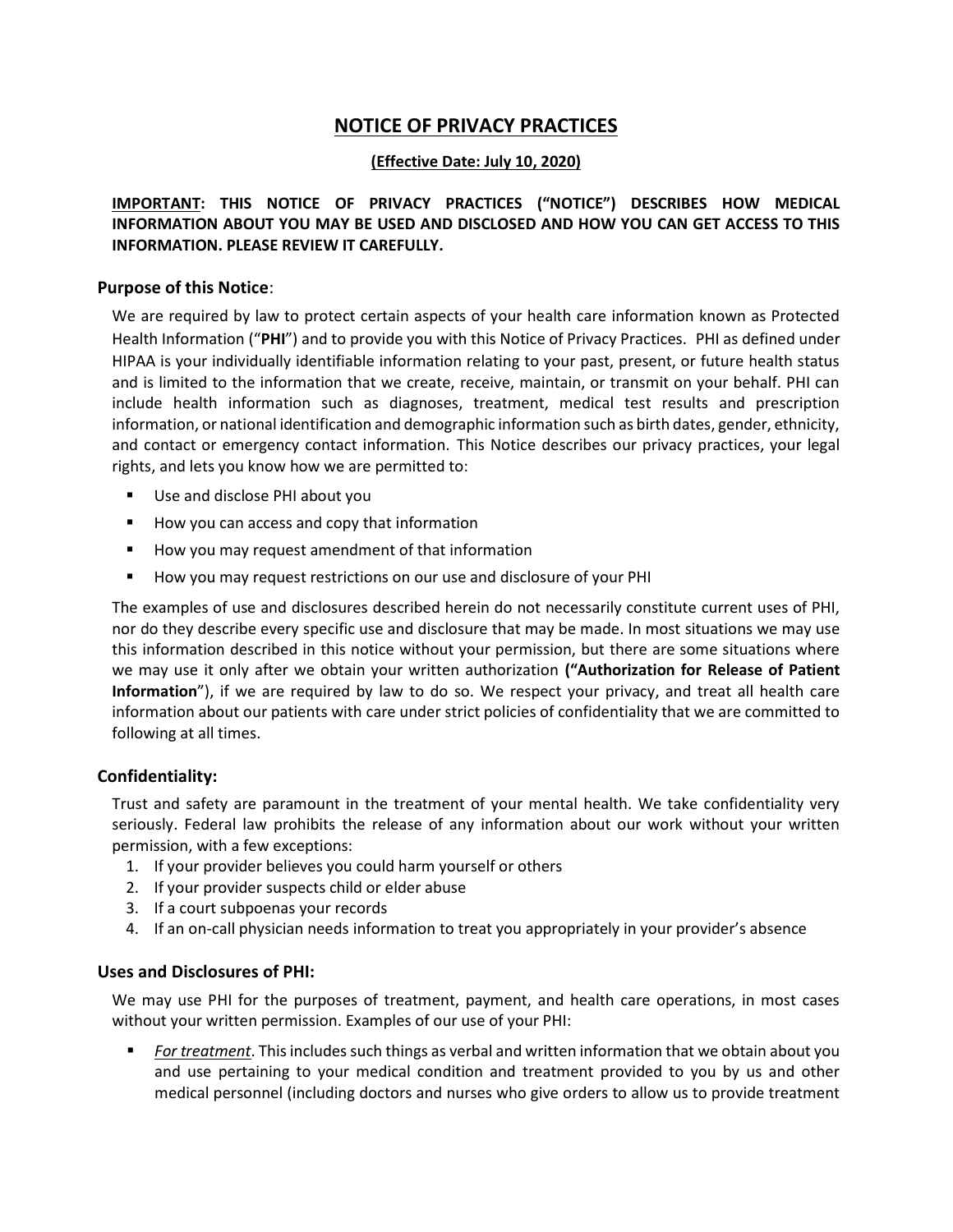to you). It also includes information we give to other health care personnel to whom we transfer your care and treatment, and includes transfer of PHI via radio or telephone to a hospital or dispatch center as well as providing a hospital with a copy of the written record we create in the course of providing you with treatment and transport.

- For payment. This includes any activities we must undertake in order to get reimbursed for the services we provide to you, including such things as organizing your PHI and submitting bills to insurance companies (either directly or through a third-party billing company), management of billed claims for services rendered, medical necessity determinations and reviews, utilization review, and collection of outstanding accounts.
- For health care operations. This includes quality assurance activities, licensing, and training programs to ensure that our personnel meet our standards of care and follow established policies and procedures, obtaining legal and financial services, conducting business planning, processing grievances and complaints, and creating reports that do not individually identify you for data collection purposes.

## Use and Disclosure of PHI Without Your Authorization:

We are permitted to use PHI without your written authorization, or opportunity to object in certain situations, including:

- **Theatment & Payment:** For our use in treating you or in obtaining payment for services provided to you or in other health care operations.
- Public Health Activities: As required by law, our office may disclose your medical information to public health or legal authorities charged with preventing or controlling disease, injury or disability, including child abuse or neglect. We may also disclose your medical information to persons subject to jurisdiction of the Food and Drug Administration for purposes of reporting adverse events associated with product defects or problems, to enable product recalls, repairs or replacements, to track products, or to conduct activities required by the Food and Drug Administration. We may also, when we are authorized by law to do so, notify a person who may have been exposed to a communicable disease or otherwise be at risk of contracting or spreading a disease or condition.
- Court Orders and Judicial and Administrative Proceedings: Our office may disclose medical information in response to a court or administrative order, subpoena, discovery request, or other lawful process, under certain circumstances. Under limited circumstances, such as a court order, warrant, or grand jury subpoena, we may share your medical information with law enforcement officials. We may share the medical information of an inmate or other person in lawful custody with a law enforcement official or correctional institution under certain limited circumstances.
- Victims of Abuse, Neglect, or Domestic Violence: Our office may use and disclose medical information to appropriate authorities if we reasonably believe that you are a possible victim of abuse, neglect, or domestic violence or the possible victim of other crimes. We may share your medical information if it is necessary to prevent a serious threat to the health or safety of yourself or others.
- Health Care Providers: (such as a hospital to which you are transported or First Responder Agencies in emergency situations) for the health care operations activities of the covered entity that receives the information as long as the covered entity receiving the information has or has had a relationship with you and the PHI pertains to that relationship.
- Fraud and Abuse: For health care fraud and abuse detection or for activities related to compliance with related law.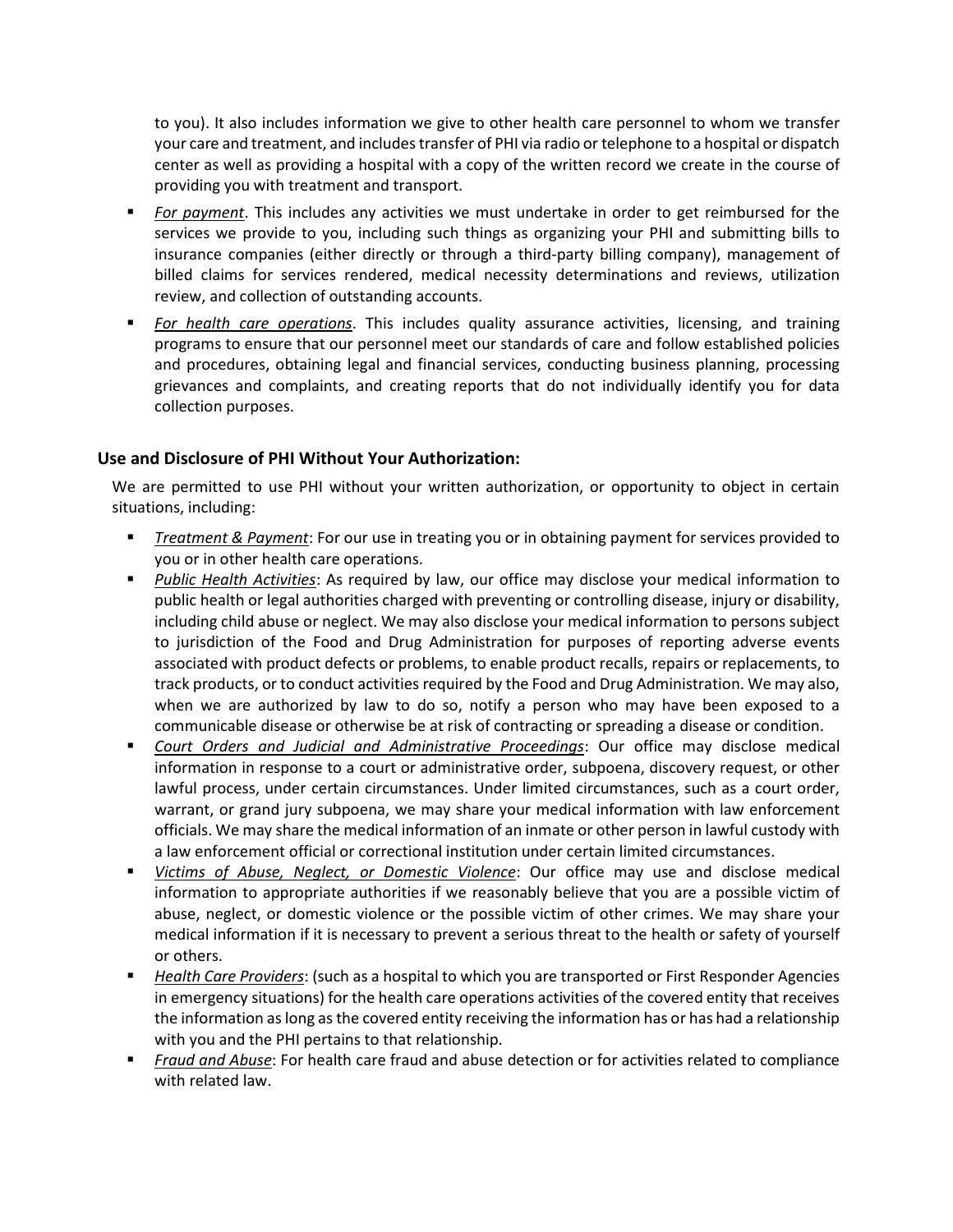Other: We may also disclose health information to your family, relatives, or friends in an emergency or if we infer from the circumstances that you would not object. For example, we may assume you agree to our disclosure of your PHI to your spouse when your spouse has called an ambulance for you. In situations where you are not capable of objecting (because you are not present, you are incapacitated, or in a medical emergency), we may, in our professional judgment, determine that a disclosure to your family member, relative, or friend is in your best interest. In these situations, we will disclose only health information relevant and necessary to that person's involvement in your care.

# You Have A Right to:

- 1. Look at or get copies of certain parts of your medical information. You may request that our office provide copies in a format other than photocopies. We will use the format you request unless it is not practical for our office to do so. You must make your request in writing. You access the form to release your protected health information by using the contact information listed at the end of this notice. You may also request access by sending a letter to the contact person listed at the end of this notice. If you request copies, you will be charged a \$25.00 for each request, and postage if you want copies mailed to you.
- 2. Receive a list of all the times our office has shared or disclosed your medical information for purposes other than treatment, payment, and health care operations and other specified exceptions. You must submit your request in writing and it must include: i) a time period for the PHI disclosures that is not longer than six years; ii) indicate in what form you want the list, for example paper or electronic. The first list you request within a 12-month period will be free. For additional lists, we may charge you the costs of providing the list. We will notify you of the cost involved and you may choose to withdraw or modify your request before any costs are incurred.
- 3. Request that our office place additional restrictions on our use or disclosure of your medical information. You also have the right to request a limit on the PHI we disclose about you to someone who is involved in your care, such as a family member or friend. You must make your request in writing, and it must specifically include: i) what information you want to limit; ii) whether you want to limit our use, disclosure, or both; and iii) to whom you want the limits to apply. We are not required to agree to these additional restrictions, but if we do, we will abide by our agreement (except in the case of an emergency and as designated by law).
- 4. Request that we change or amend certain parts of your medical information. Your request must be in writing and you must provide a reason that supports your request. We may deny your request if we did not create the information you want changed or for certain other reasons. If we deny your request, we will provide you a written explanation. You may respond with a statement of disagreement that will be added to the information you wanted changed. If we accept your request to change the information, we will make reasonable efforts to tell others, including people you name, of the change and to include the changes in any future sharing of that information.
- 5. Request that we communicate with you about your PHI by alternative means or at alternative locations. For example, you can ask that we only contact you at work. Your request must be in writing, but you do not have to provide a reason for your request. Your request must specify how or where you wish to be contacted. We will accommodate all reasonable requests.
- 6. Request a paper copy of this Notice of Privacy Practices, at any time, even if you have agreed to receive this notice electronically, you are still entitled to a paper copy of this Notice.

## Contact, Questions, and Complaints: